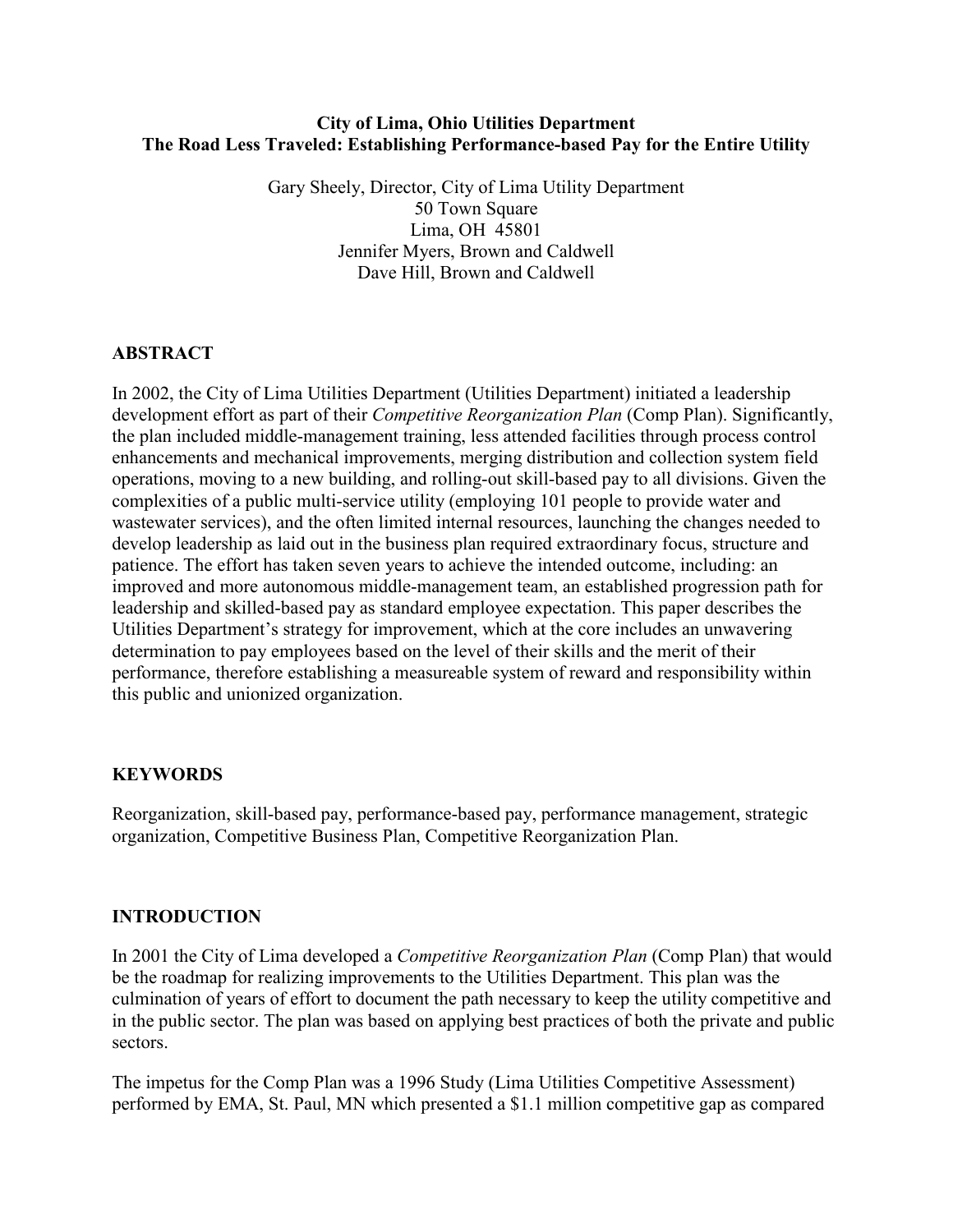to "best of class" privately operated utilities. In addition several "managed competition" or privatization proposals were presented to the Mayor, City Council and Utilities Department leadership for consideration.

One of the key components in the Comp Plan was to develop skill-based pay (SBP) for the staff at the Utilities Department. The purpose of the skill-based pay initiative was to "achieve a more flexible, multi-skilled workforce to optimize the utility." That goal was prevalent throughout each of the elements that the city undertook since 2001.

The success of the effort to give every department access to skill-based pay began with the strategic decision to build a culture of continuous improvement. Starting with the middle managers, the Utilities Department began to optimize its business practices and to secure improved performance and cost savings as a result. They defined new expectations of managers through facilitated sessions identifying: (1) current challenges faced by managers (2) manager's changing role in the new organization and, (3) the professional skills needed for a successful transition. Outcomes from these sessions included greater accountability and enhanced support for managers, a description of the activities required in each position allowing for the beginning of their skill-based pay efforts; and improved utility competitiveness.

# METHODOLOGY

The Comp Plan was developed by the Utilities Department Director and the Administrative team and proposed to the City in March 2001. Figure 1 shows the timeline for the major activities associated with the Competitive Reorganization Plan. The goals were to provide a clear organizational structure for the Utilities Department to achieve greater operational efficiencies with lower operating costs; reduce chances of privatization; and position the utility to adapt to changes in the workforce and workplace. To meet those goals the Utilities Department focused on core areas for improvement, which are described in more detail in the following sections.



Lima Utilities Department employees helped drive the department to a new, competitive future.

- Organization as a strategy
	- o Staffing for normal operations while importing services for heavier needs
	- o Removing silos for a flexible workforce
	- o Operating with unattended / less attended facilities
- Performance management applications
	- o Moving toward a directed team-based management effort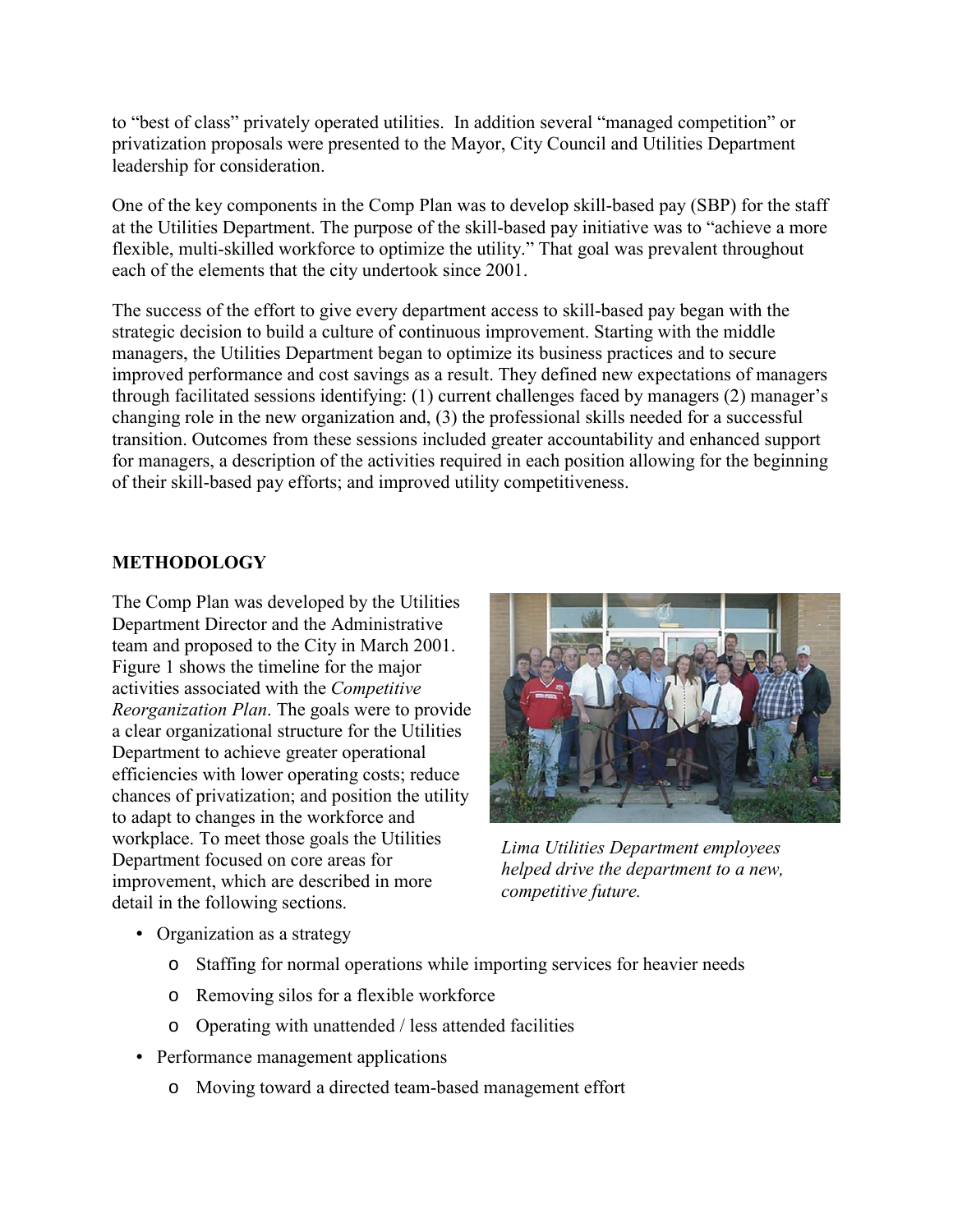- o Developing metric and process measures
- o Maintaining equipment with program driven maintenance



#### Organization as a Strategy

As part of the Comp Plan organizational strategy the Utilities Department merged several functions from various divisions and sections creating the Utility Field Services (USF) Division. Water distribution and sewer maintenance functions were transferred to USF and the former Water Distribution and Sewer Maintenance Divisions eliminated. This organizational structure would provide the backbone for developing a flexible and cross-trained workforce and the ability to "staff for the norm and import for the crisis."

The old separate facilities for both water distribution and sewer maintenance functions needed improvements. Instead it was decided to build one new building large enough to house staff and equipment for both. That decision also combined the employees into one shop, cross-trained to perform both functions. In 2003 the building was advertised for construction, and in December 2004 the new building was completed with employees moving in January 2005. (Before and after photos are shown in Figure 2).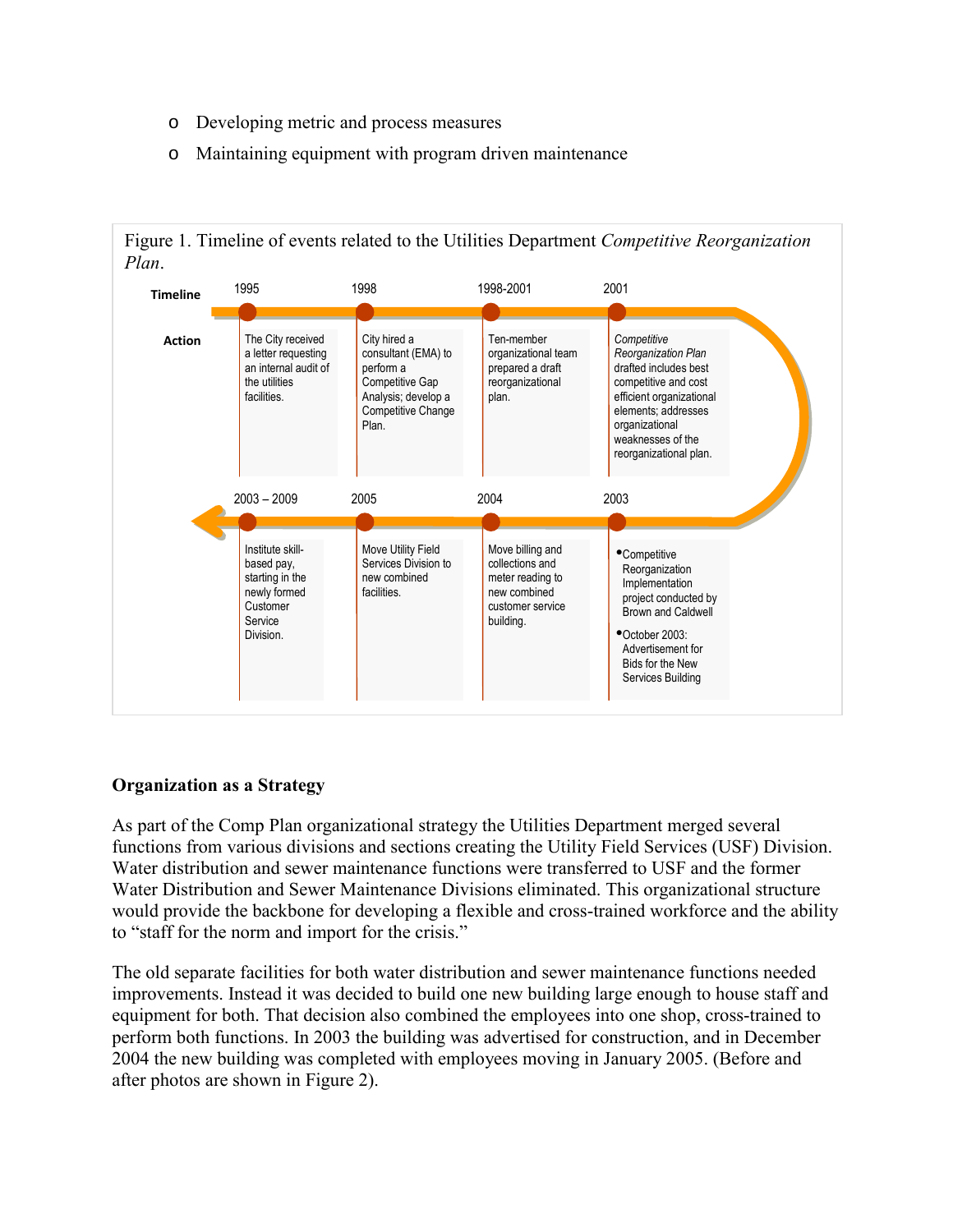Figure 2. Moving from the old facilities to the new combined facilities provided a home for all the Utility Field Services employees.



The Department also reorganized the Billing and Collection Division and integrated the meter readers from the Water Distribution Division into one centrally housed unit, renamed the Customer Service Division in 2004. The employees were also re-designated to one classification, again, allowing for a more flexible workforce.

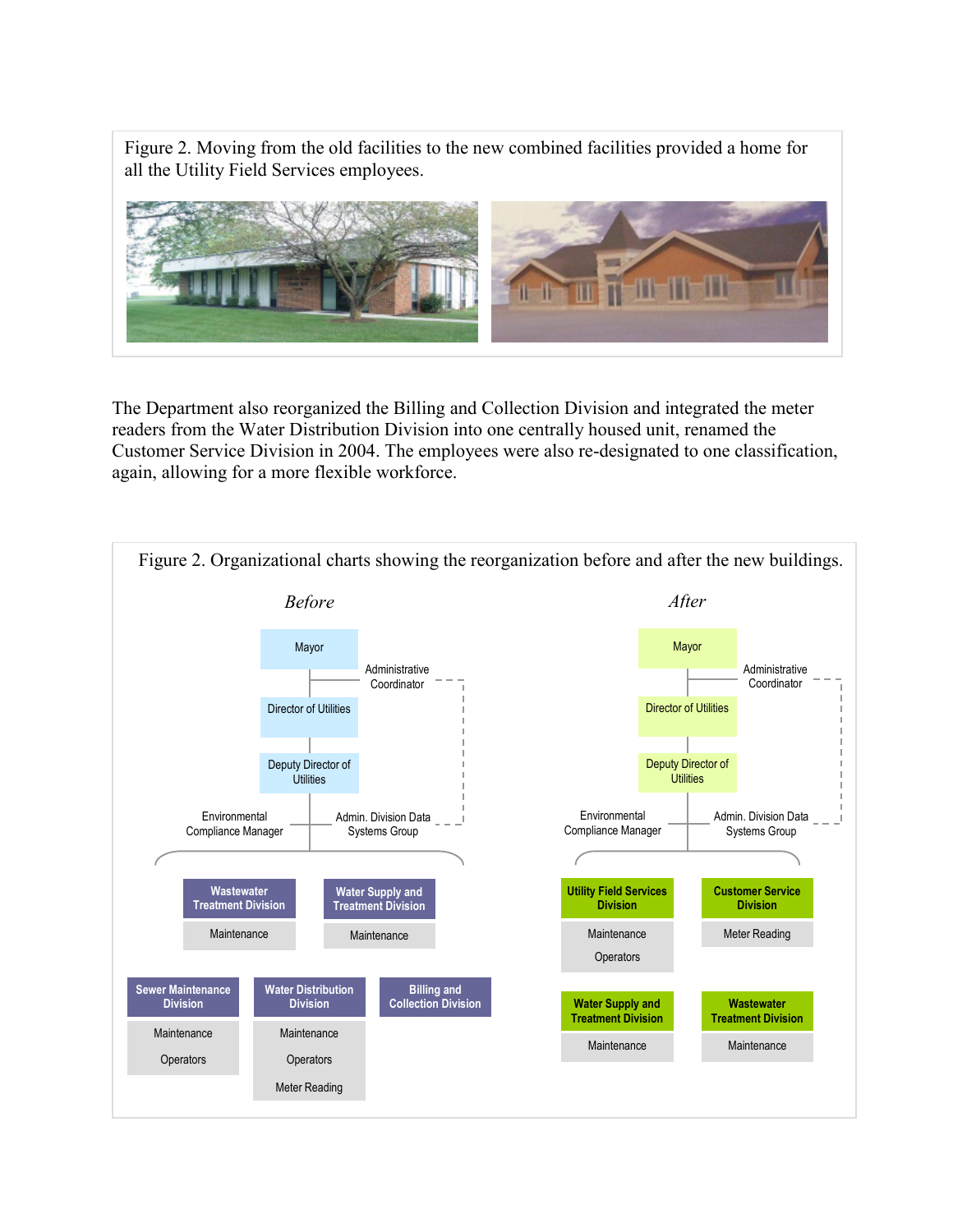### Performance Management

The strength of an organization is through measurement of work performed. Its customers, both external and internal, measure the ultimate success of the Department. A good way to ensure that the customers' needs are met is to develop a set of anticipated actions, or service levels, that the customer feels are important to them. Building on the move toward organization change (including field services restructuring), employee performance was tied to measures and skill sets. As detailed in the Comp Plan, skill-based pay was recommended for the department, and performance based pay was recommended based on meeting metrics. This performance management development was a critical step in following the Comp Plan.

Skill-based pay was a key to realizing the goals set in the Comp Plan. It involves compensating employees for demonstrated and defined skills. SBP includes various levels for each division: at the learner, applier and mentor levels. The "learner" works under supervision with clear direction; the "applier" works independently yet still within a team and assumes some responsibility for that team effort; the "mentor" takes responsibility for the team (or project) and directs the actions of others. The employees would be assessed annually to determine their progress and decide on promotions if applicable.

- To move within career stages: the employee must demonstrate 75 percent of the current stage to be advanced to the <sup>3</sup>/<sub>4</sub> skill step for that career. When the employee demonstrates all the skills in the stage, then she is automatically moved to the next step in that stage.
- To move between stages, the employee must demonstrate all of the skills in that stage plus 50 percent of the new stage.

That structure was designed to fairly compensate employees for their services and allow for movement within that structure to promote career development. Central to the execution of SBP was restructuring and redescribing the jobs in each division. Each division manager was asked to detail the required skills of their staff and the status of the people. This would be a baseline for demonstrating competencies and progress. Each of the division's SBP efforts is summarized in the section below.



Division managers and union representatives worked together with Brown and Caldwell to develop the performance management components set in the Comp Plan.

# **RESULTS**

After the facilities were completed – the new customer service building and the new field services building – the utility began the process of putting in place the necessary components of SBP. This included documenting the skills in each division, setting the baseline of where the employees stood regarding those skill sets; re-writing the job descriptions to allow for cross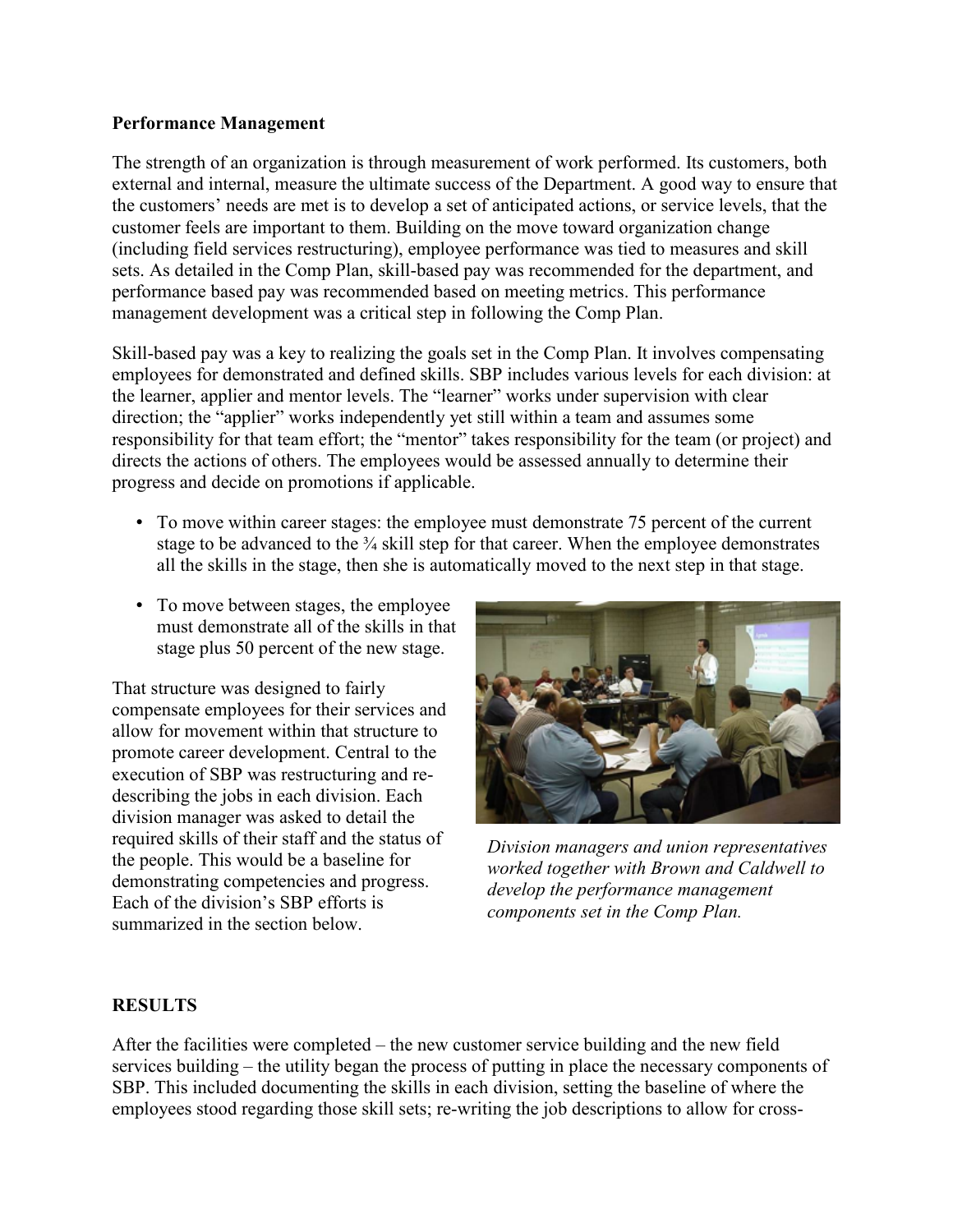functionality and career development; working closely with the local unions; and getting buy-in from the City that SBP could save the utility resources in the end.

After collaborating with union representatives, division managers and employees, all departments now have some level of skill-based pay instituted. Some have received increases due to SBP, though to date, none have lost pay due to loss of skills. The results of each division are shown below.

# Piloting Skill-based Pay: the Customer Service Division

The newly reorganized Customer Service Division was the first major division to experience SBP. The administration focused first on that division as it was suffering from a high employee turnover rate. As the Customer Service Division was the first full division to go through the process of incorporating SBP into their daily operations, they have the most results available for discussion. The division has noticed and recorded significant changes and improvements in operations since the pilot program started in 2003. The staff of 10 have decreased turnover, empowered staff, measured performance indicators, and increased employee initiative. Those and other noticeable improvements are discussed below.

- Decreased turnover: Before SBP was implemented, the division experienced heavy employee turnover. After the program was implemented the division has retained more staff. The Customer Service Division averages 12 years of experience per employee.
- More empowered staff with increased initiative: All positions in the division are now Customer Service Specialists. This has enabled much greater flexibility in staffing and handling the variety of tasks performed in the division. This includes meter readers – those Water Distribution Division employees were integrated with the Customer Service Division. Another area in which staff can add skills to increase their pay grade.
- Increased job flexibility: employees that once had extremely narrow job descriptions can now perform a variety of functions within the division: from billing, to meter reading to office oversight. Each of the employees in the division now feels comfortable to move from job to job, as needed to help out coworkers and the customers.
- Reduced unnecessary tasks, streamlined office procedures: Some tasks performed were streamlined – new office procedures allowed previous tasks to be altered or eliminated (move toward electronic records keeping, reduction in duplicate forms, etc.). Since the staff has acquired numerous new skills, positions that were extremely narrow in job requirements could be left open, rather than filled when vacant.
- Measured performance indicators: Skills required for the step increases are predefined and agreed to by the utility and the union. The process includes input from the supervisor and peers. Allowed the utility to eliminate two probationary employees since they did not meet the expected skills and goals set forth in the SBP. There are 44 skill sets in the Customer Service Division. Half the employees (four of eight) have accomplished 90 percent of the possible skills.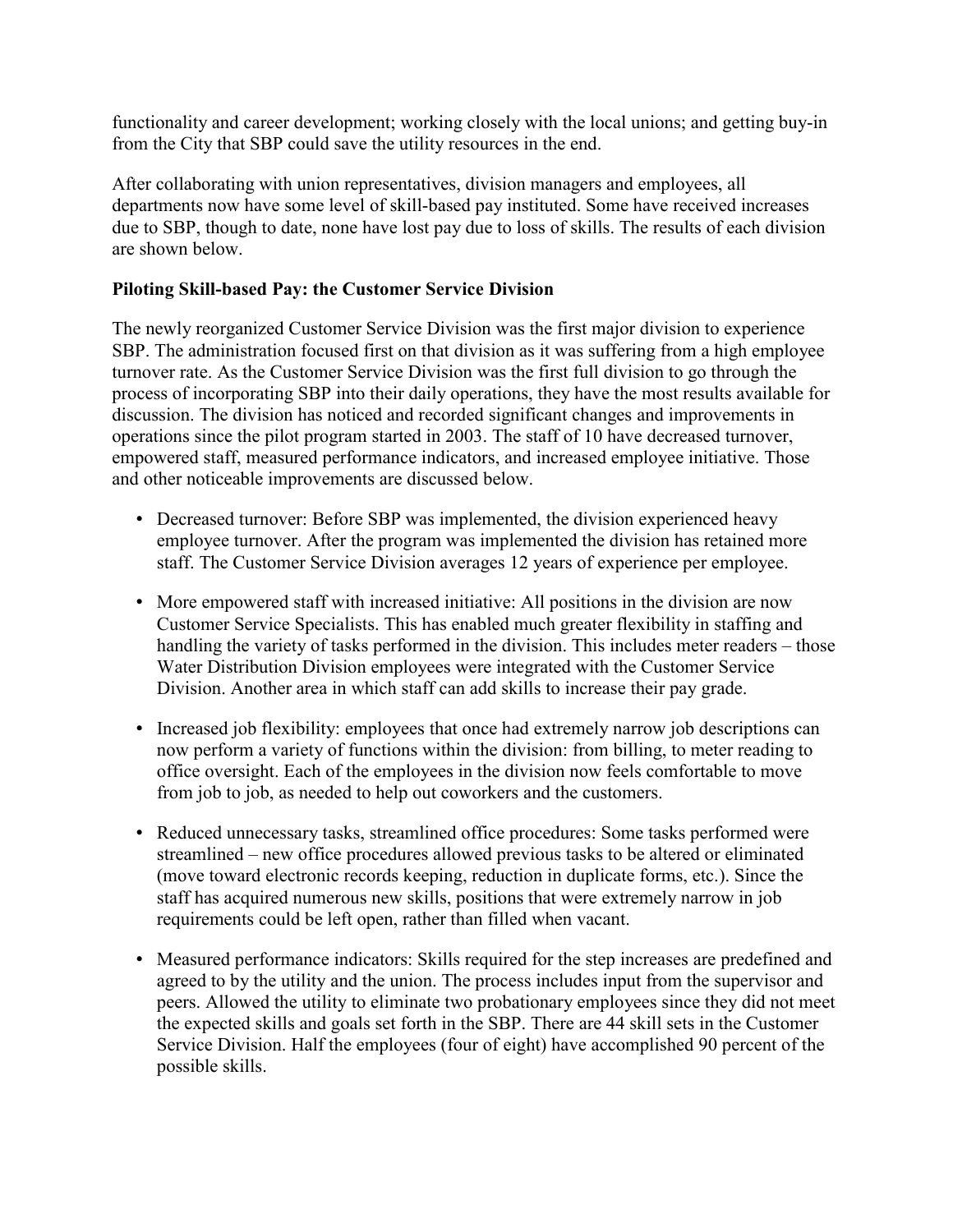## Data Systems Group

The Data Systems Group was the first group to undergo the skill-based pay initiative. The group is responsible for maintaining the information systems in both the Utility and the City. They maintain servers, computers, plant automation upgrades, and peripheral equipment throughout the city. There are 97 skill sets that the Data Systems personnel could acquire. To date, they have achieved 51 percent of the possible skills.

# Wastewater Treatment Plant

The Wastewater Treatment Plant has accomplished a 27 percent reduction in staff since the implementation of the Competitive Reorganization Plan. This has obviously increased the responsibilities of the remaining staff and management. Furthermore the division has taken on additional responsibilities: maintaining 29 lift stations, and operating the compost facilities. There are 128 skill sets that 19 personnel at the plant could acquire. To date, they have attained 54 percent of the possible skills.

## Water Treatment Plant

At the Water Treatment Plant, a 29 percent reduction in personnel has been realized since the Comp Plan. To help overcome those losses, and move toward fully utilizing SBP, the staff is learning many new tasks. Several are ready for increases in pay grade based on their newlylearned skills. To date, 61 percent of the 82 possible skill sets have been learned by the 18 Water Treatment Plant staff.

#### Utility Field Services

One of the outcomes of the Comp Plan was the merger of the Sewer Maintenance Division and the Water Distribution Division. Combining the building and the personnel has resulted in a streamlined Utility Field Services Division. Since that time the division has seen an 18 percent reduction in personnel. Before the merger only 3 percent of the employees held dual water and sewer Class II licenses. Since the merger the number has increased to 45 percent. There are 132 skill sets that 34 Utility Field Services personnel could acquire. To date, they have achieved 51 percent of the possible skills.

#### DISCUSSION

When the Department completed their reorganizational efforts and instituted SBP in each division, they realized a significant portion of their Competitive Reorganization Plan. Those two accomplishments have helped the employees at the Utilities Department adapt to the changing economy and community needs.

Since SBP was initiated, sometimes rigid job descriptions that would not allow employees to perform tasks outside their grade are now open and allow those same employees to volunteer to learn new skills that will help the utility to be leaner and more competitive and help those employees increase their pay grade.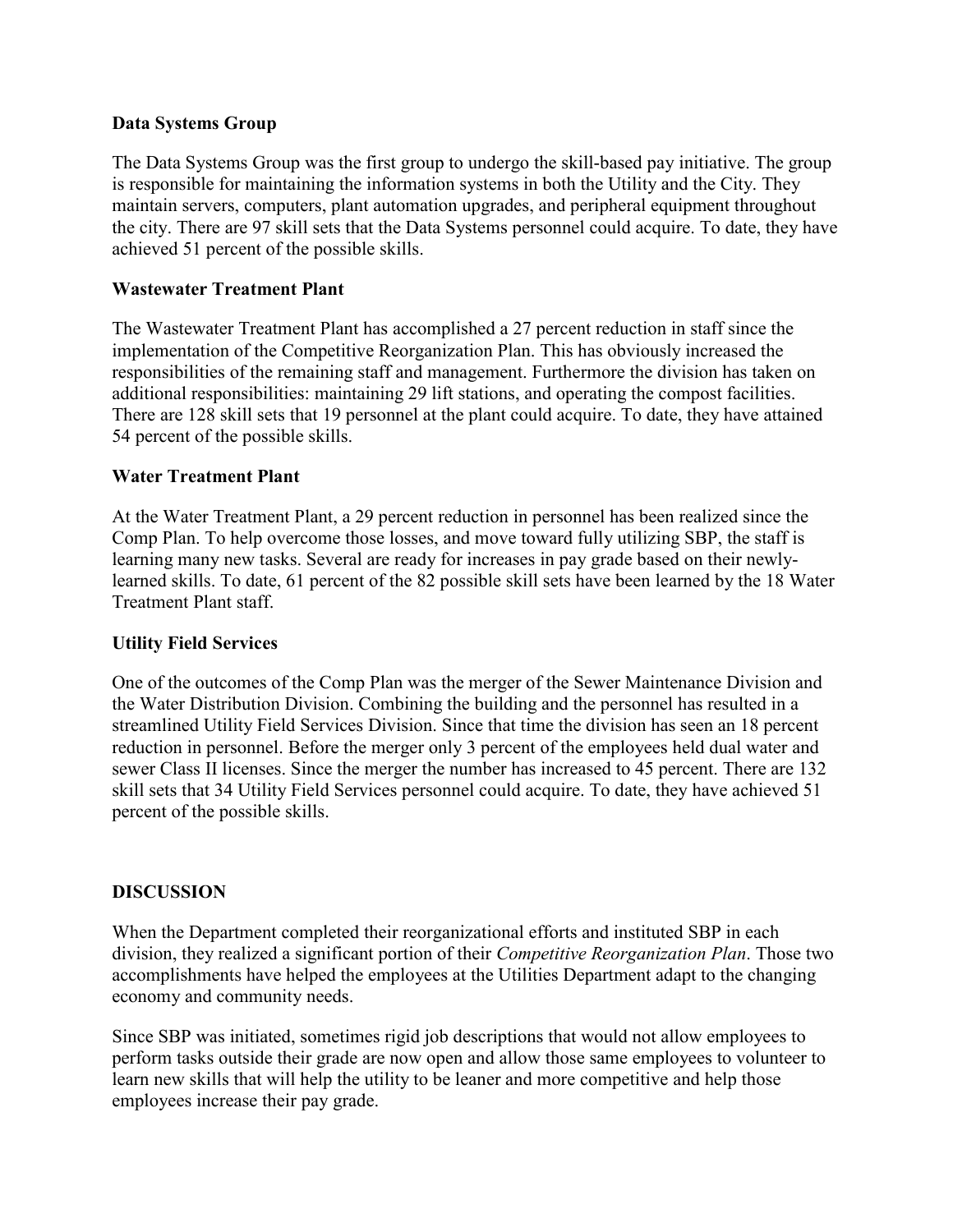There are, however, additional needs before the Department can consider the Comp Plan fulfilled. The salary employees (management) are not eligible for SBP at this time. Providing a means for compensating them based on either their skills or performance is the next step to achieving a fully-competitive workforce. And demonstrating that SBP is a two-way street is also important to its integration into every-day use. This would involve removing pay if an employee's skills are lost – through lack of regular use or practice, an employee may no longer be able to perform a previously learned skill.

The Department is also looking to further refine their SBP to be linked to the four perspectives of the balanced scorecard, customer, work processes, financial, and employee learning and growth. This would help them go beyond skill-based pay and move into the realm of performance-based pay.

The Comp Plan targeted staffing level for the Utility is 101 employees, reflecting a reduction of 24 employees from 1996 staffing levels prior to the Competitive Change Initiative. The management to employee ratio will better approach a "best practice" at 1:7.4 from the preinitiative of 1:4.5. The (1:7.4) manager to employee ratio is critical to develop and sustain a highly motivated and engaged workforce which applies their skills to the tasks facing the utility.

The present economic conditions have resulted in the Lima Utility Staffing being at 86 employees. The cause is our inability to hire new or transfer employees from other divisions in the City due to the economic conditions in the City's General Fund. The new organizational structure and SBP initiative has provided a flexible, highly skilled workforce capable of managing the service demands being experienced by the utility.

# **CONCLUSION**

As part of the *Competitive Reorganization Plan* the Utilities Department wanted to do everything they could to keep the skilled people they already had, attract new people to the workforce, and encourage those same people to develop new skills – helping the city build a lean, flexible, highly-skilled workforce. As part of that journey, the City looked to organizational strategies and performance management to help them find and keep the right people.

The Department's reorganization efforts combined with skill-based pay has helped Lima Utilities build a more independent and resourceful workforce. This is all the more important in difficult economic times such as these, when city budgets tighten and city employees reach retirement age. Each of these improvements would be significant on its own; put together, they show a utility far ahead of many other progressive utilities and now a truly competitive workplace.

An October 2007 analysis submitted for Mayoral review continues to confirm an annual reorganizational savings of \$1.5 million for each and every year. Even with the full-cost application of SBP and funding the performance merit pay at the present 5 percent of wages the reorganizational savings is projected to be \$1.2 million annually.

In closing, the considerable effort, required improvements and "Change Manager" consulting costs were well worth the resulting efficiency and organizational improvements the Lima